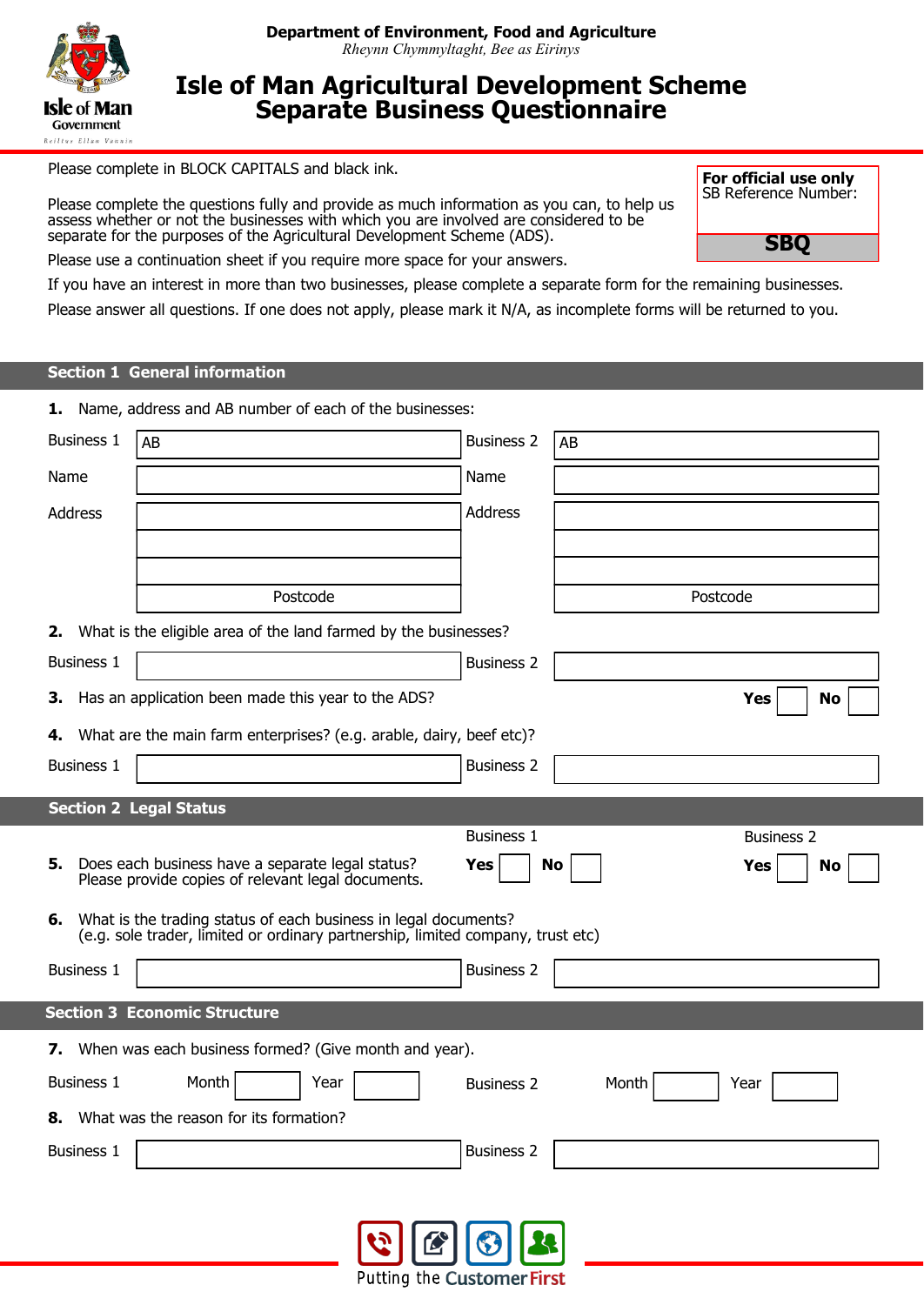## **Section 3 Economic Structure** (continued)

**9a.** Please give the percentage shareholding of each person involved in the business.

| <b>Business 1</b> |                                                                                                                                                                                                                                                                                                                   | <b>Business 2</b> |                   |    |
|-------------------|-------------------------------------------------------------------------------------------------------------------------------------------------------------------------------------------------------------------------------------------------------------------------------------------------------------------|-------------------|-------------------|----|
|                   |                                                                                                                                                                                                                                                                                                                   |                   |                   |    |
|                   |                                                                                                                                                                                                                                                                                                                   |                   |                   |    |
|                   | 9b. Which of the shareholders are under age 16?                                                                                                                                                                                                                                                                   |                   |                   |    |
| <b>Business 1</b> |                                                                                                                                                                                                                                                                                                                   | <b>Business 2</b> |                   |    |
|                   |                                                                                                                                                                                                                                                                                                                   |                   |                   |    |
|                   |                                                                                                                                                                                                                                                                                                                   |                   |                   |    |
|                   | 9c. If any of the shareholders are related, please give names and relationship.                                                                                                                                                                                                                                   |                   |                   |    |
|                   | Name                                                                                                                                                                                                                                                                                                              | <b>Business 2</b> | Name              |    |
|                   | Relationship                                                                                                                                                                                                                                                                                                      |                   | Relationship      |    |
|                   | Name                                                                                                                                                                                                                                                                                                              |                   | Name              |    |
|                   | Relationship                                                                                                                                                                                                                                                                                                      |                   | Relationship      |    |
|                   | Name                                                                                                                                                                                                                                                                                                              |                   | Name              |    |
|                   | Relationship                                                                                                                                                                                                                                                                                                      |                   | Relationship      |    |
|                   | 9d. Percentage voting rights of the shareholders. (If different from 9a)                                                                                                                                                                                                                                          |                   |                   |    |
| <b>Business 1</b> |                                                                                                                                                                                                                                                                                                                   | <b>Business 2</b> |                   |    |
|                   | 10. Please give the names of those taking the profits/suffering the losses from each business, including salaried<br>Directors/partners.                                                                                                                                                                          |                   |                   |    |
| <b>Business 1</b> |                                                                                                                                                                                                                                                                                                                   | <b>Business 2</b> |                   |    |
|                   |                                                                                                                                                                                                                                                                                                                   |                   |                   |    |
|                   |                                                                                                                                                                                                                                                                                                                   |                   |                   |    |
|                   | 11. Please give the names of those with ultimate responsibility for making long term decisions affecting the profitability<br>of each business. Indicate whether decisions are made by specific directors, or in the case of Partnerships, whether<br>decisions are made by the group, or by individual partners. |                   |                   |    |
| <b>Business 1</b> |                                                                                                                                                                                                                                                                                                                   | <b>Business 2</b> |                   |    |
|                   |                                                                                                                                                                                                                                                                                                                   |                   |                   |    |
|                   |                                                                                                                                                                                                                                                                                                                   |                   |                   |    |
|                   | <b>Section 4 Commercial Management</b>                                                                                                                                                                                                                                                                            |                   |                   |    |
|                   | 12. Please give the name(s) of those with day to day management responsibility for running each business.                                                                                                                                                                                                         |                   |                   |    |
| <b>Business 1</b> |                                                                                                                                                                                                                                                                                                                   | <b>Business 2</b> |                   |    |
|                   |                                                                                                                                                                                                                                                                                                                   |                   |                   |    |
|                   |                                                                                                                                                                                                                                                                                                                   |                   |                   |    |
|                   |                                                                                                                                                                                                                                                                                                                   | <b>Business 1</b> | <b>Business 2</b> |    |
|                   | 13. If this person(s) is employed by the business, does<br>he/she have a contract of employment?                                                                                                                                                                                                                  | Yes               | No<br>Yes         | No |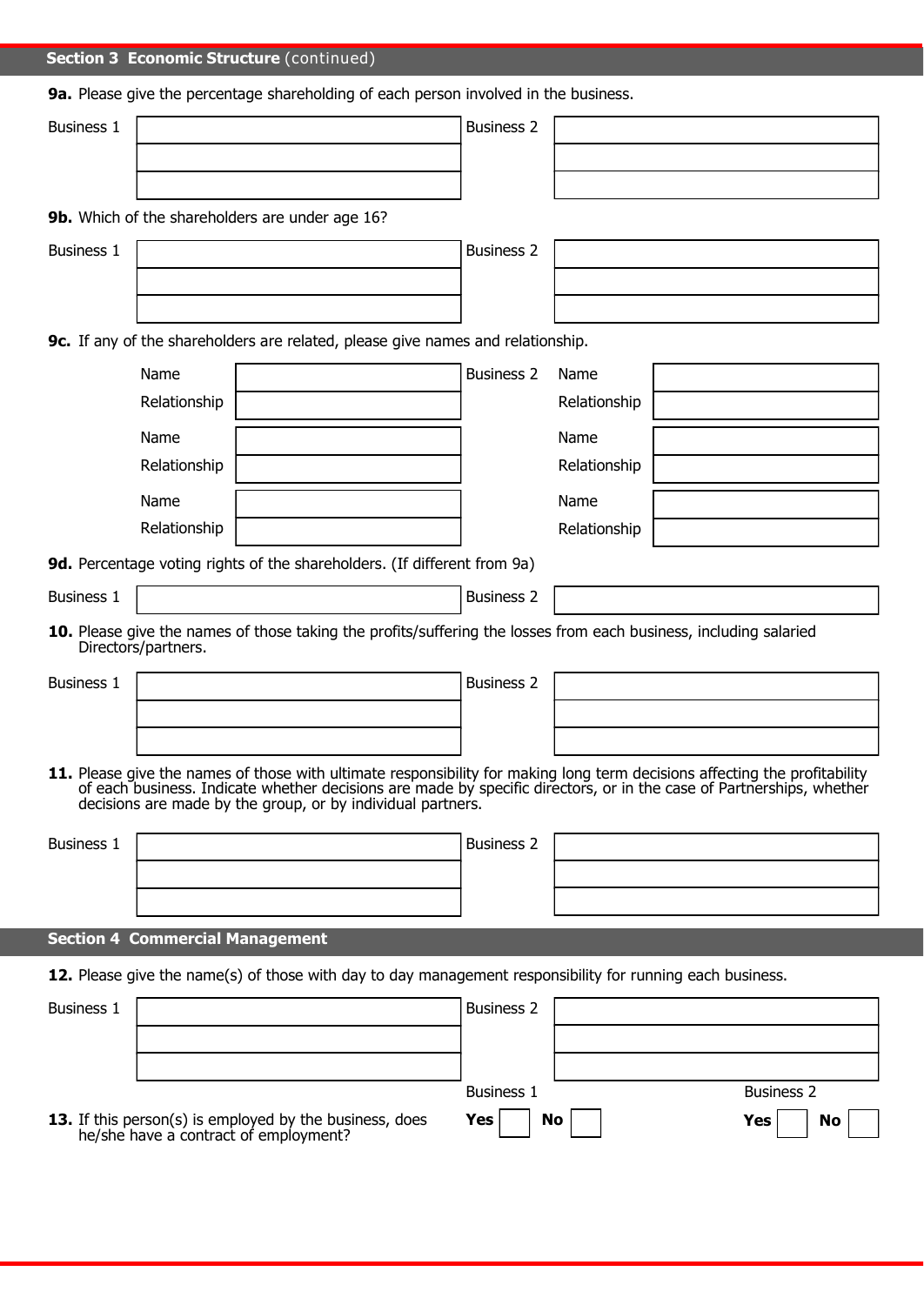## **Section 4 Commercial Management** (continued)

#### 14. Does this person have:

 a. Discretion to buy and sell a complete range of products/services?

| <b>Business 1</b>       | <b>Business 2</b> |
|-------------------------|-------------------|
| $Yes \mid \mid No \mid$ | Yes<br><b>No</b>  |

 b. Less than this discretion? (Please specify the range of products/services where approval of the owners/others has to be sought)

| <b>Business 2</b><br><b>Business 1</b><br>c. An active role in longer term policy decisions<br>No<br>Yes<br><b>Yes</b><br>No<br>15. For each business, are there separate:<br>a. Accounts?<br><b>Yes</b><br><b>No</b><br><b>Yes</b><br>No<br>b. Farm plans?<br>Yes<br>No<br>Yes<br>No<br>c. Sales contracts?<br><b>Yes</b><br>No<br><b>Yes</b><br>No<br>d. Tax status?<br><b>Yes</b><br>No<br>Yes<br>No<br>e. VAT registrations?<br>Yes<br>No<br>Yes<br>No<br>f. Livestock records?<br>Yes<br>No<br>Yes<br>No<br>g. Flock/livestock holding number?<br><b>Yes</b><br>No<br>Yes<br>No<br>16. Does one business use another to recover VAT?<br><b>Yes</b><br><b>No</b><br><b>Yes</b><br>No<br>17. If one of the businesses suffers a loss, would any of<br>Yes<br>No<br><b>Yes</b><br>No<br>the others subsidise it?<br>18. Are there transactions for goods, including e.g.<br>No<br>Yes<br>Yes<br>No<br>Livestock, or services between businesses?<br>19. If so:<br>a. What are they (e.g. livestock, machinery, labour, fertiliser etc)?<br><b>Business 2</b><br><b>Business 1</b><br>b. How often does each occur in a year?<br><b>Business 2</b><br><b>Business 1</b><br>c. Which of these are provided free of charge between the businesses?<br><b>Business 2</b><br><b>Business 1</b><br><b>Business 1</b><br><b>Business 2</b><br><b>20.</b> Are funds other than for goods and services<br>transferred between one business and another?<br>Yes<br>No<br>Yes<br>No<br><b>21.</b> If so:<br>a. How often are they transferred?<br><b>Business 2</b><br><b>Business 1</b><br>b. Who authorises such transfers? | <b>Business 1</b> | <b>Business 2</b> |  |
|----------------------------------------------------------------------------------------------------------------------------------------------------------------------------------------------------------------------------------------------------------------------------------------------------------------------------------------------------------------------------------------------------------------------------------------------------------------------------------------------------------------------------------------------------------------------------------------------------------------------------------------------------------------------------------------------------------------------------------------------------------------------------------------------------------------------------------------------------------------------------------------------------------------------------------------------------------------------------------------------------------------------------------------------------------------------------------------------------------------------------------------------------------------------------------------------------------------------------------------------------------------------------------------------------------------------------------------------------------------------------------------------------------------------------------------------------------------------------------------------------------------------------------------------------------------------------------------------------------------------|-------------------|-------------------|--|
|                                                                                                                                                                                                                                                                                                                                                                                                                                                                                                                                                                                                                                                                                                                                                                                                                                                                                                                                                                                                                                                                                                                                                                                                                                                                                                                                                                                                                                                                                                                                                                                                                      |                   |                   |  |
|                                                                                                                                                                                                                                                                                                                                                                                                                                                                                                                                                                                                                                                                                                                                                                                                                                                                                                                                                                                                                                                                                                                                                                                                                                                                                                                                                                                                                                                                                                                                                                                                                      |                   |                   |  |
|                                                                                                                                                                                                                                                                                                                                                                                                                                                                                                                                                                                                                                                                                                                                                                                                                                                                                                                                                                                                                                                                                                                                                                                                                                                                                                                                                                                                                                                                                                                                                                                                                      |                   |                   |  |
|                                                                                                                                                                                                                                                                                                                                                                                                                                                                                                                                                                                                                                                                                                                                                                                                                                                                                                                                                                                                                                                                                                                                                                                                                                                                                                                                                                                                                                                                                                                                                                                                                      |                   |                   |  |
|                                                                                                                                                                                                                                                                                                                                                                                                                                                                                                                                                                                                                                                                                                                                                                                                                                                                                                                                                                                                                                                                                                                                                                                                                                                                                                                                                                                                                                                                                                                                                                                                                      |                   |                   |  |
|                                                                                                                                                                                                                                                                                                                                                                                                                                                                                                                                                                                                                                                                                                                                                                                                                                                                                                                                                                                                                                                                                                                                                                                                                                                                                                                                                                                                                                                                                                                                                                                                                      |                   |                   |  |
|                                                                                                                                                                                                                                                                                                                                                                                                                                                                                                                                                                                                                                                                                                                                                                                                                                                                                                                                                                                                                                                                                                                                                                                                                                                                                                                                                                                                                                                                                                                                                                                                                      |                   |                   |  |
|                                                                                                                                                                                                                                                                                                                                                                                                                                                                                                                                                                                                                                                                                                                                                                                                                                                                                                                                                                                                                                                                                                                                                                                                                                                                                                                                                                                                                                                                                                                                                                                                                      |                   |                   |  |
|                                                                                                                                                                                                                                                                                                                                                                                                                                                                                                                                                                                                                                                                                                                                                                                                                                                                                                                                                                                                                                                                                                                                                                                                                                                                                                                                                                                                                                                                                                                                                                                                                      |                   |                   |  |
|                                                                                                                                                                                                                                                                                                                                                                                                                                                                                                                                                                                                                                                                                                                                                                                                                                                                                                                                                                                                                                                                                                                                                                                                                                                                                                                                                                                                                                                                                                                                                                                                                      |                   |                   |  |
|                                                                                                                                                                                                                                                                                                                                                                                                                                                                                                                                                                                                                                                                                                                                                                                                                                                                                                                                                                                                                                                                                                                                                                                                                                                                                                                                                                                                                                                                                                                                                                                                                      |                   |                   |  |
|                                                                                                                                                                                                                                                                                                                                                                                                                                                                                                                                                                                                                                                                                                                                                                                                                                                                                                                                                                                                                                                                                                                                                                                                                                                                                                                                                                                                                                                                                                                                                                                                                      |                   |                   |  |
|                                                                                                                                                                                                                                                                                                                                                                                                                                                                                                                                                                                                                                                                                                                                                                                                                                                                                                                                                                                                                                                                                                                                                                                                                                                                                                                                                                                                                                                                                                                                                                                                                      |                   |                   |  |
|                                                                                                                                                                                                                                                                                                                                                                                                                                                                                                                                                                                                                                                                                                                                                                                                                                                                                                                                                                                                                                                                                                                                                                                                                                                                                                                                                                                                                                                                                                                                                                                                                      |                   |                   |  |
|                                                                                                                                                                                                                                                                                                                                                                                                                                                                                                                                                                                                                                                                                                                                                                                                                                                                                                                                                                                                                                                                                                                                                                                                                                                                                                                                                                                                                                                                                                                                                                                                                      |                   |                   |  |
|                                                                                                                                                                                                                                                                                                                                                                                                                                                                                                                                                                                                                                                                                                                                                                                                                                                                                                                                                                                                                                                                                                                                                                                                                                                                                                                                                                                                                                                                                                                                                                                                                      |                   |                   |  |
|                                                                                                                                                                                                                                                                                                                                                                                                                                                                                                                                                                                                                                                                                                                                                                                                                                                                                                                                                                                                                                                                                                                                                                                                                                                                                                                                                                                                                                                                                                                                                                                                                      |                   |                   |  |
|                                                                                                                                                                                                                                                                                                                                                                                                                                                                                                                                                                                                                                                                                                                                                                                                                                                                                                                                                                                                                                                                                                                                                                                                                                                                                                                                                                                                                                                                                                                                                                                                                      |                   |                   |  |
|                                                                                                                                                                                                                                                                                                                                                                                                                                                                                                                                                                                                                                                                                                                                                                                                                                                                                                                                                                                                                                                                                                                                                                                                                                                                                                                                                                                                                                                                                                                                                                                                                      |                   |                   |  |
|                                                                                                                                                                                                                                                                                                                                                                                                                                                                                                                                                                                                                                                                                                                                                                                                                                                                                                                                                                                                                                                                                                                                                                                                                                                                                                                                                                                                                                                                                                                                                                                                                      |                   |                   |  |
|                                                                                                                                                                                                                                                                                                                                                                                                                                                                                                                                                                                                                                                                                                                                                                                                                                                                                                                                                                                                                                                                                                                                                                                                                                                                                                                                                                                                                                                                                                                                                                                                                      |                   |                   |  |
|                                                                                                                                                                                                                                                                                                                                                                                                                                                                                                                                                                                                                                                                                                                                                                                                                                                                                                                                                                                                                                                                                                                                                                                                                                                                                                                                                                                                                                                                                                                                                                                                                      |                   |                   |  |
|                                                                                                                                                                                                                                                                                                                                                                                                                                                                                                                                                                                                                                                                                                                                                                                                                                                                                                                                                                                                                                                                                                                                                                                                                                                                                                                                                                                                                                                                                                                                                                                                                      |                   |                   |  |
|                                                                                                                                                                                                                                                                                                                                                                                                                                                                                                                                                                                                                                                                                                                                                                                                                                                                                                                                                                                                                                                                                                                                                                                                                                                                                                                                                                                                                                                                                                                                                                                                                      |                   |                   |  |
|                                                                                                                                                                                                                                                                                                                                                                                                                                                                                                                                                                                                                                                                                                                                                                                                                                                                                                                                                                                                                                                                                                                                                                                                                                                                                                                                                                                                                                                                                                                                                                                                                      |                   |                   |  |
|                                                                                                                                                                                                                                                                                                                                                                                                                                                                                                                                                                                                                                                                                                                                                                                                                                                                                                                                                                                                                                                                                                                                                                                                                                                                                                                                                                                                                                                                                                                                                                                                                      | <b>Business 1</b> | <b>Business 2</b> |  |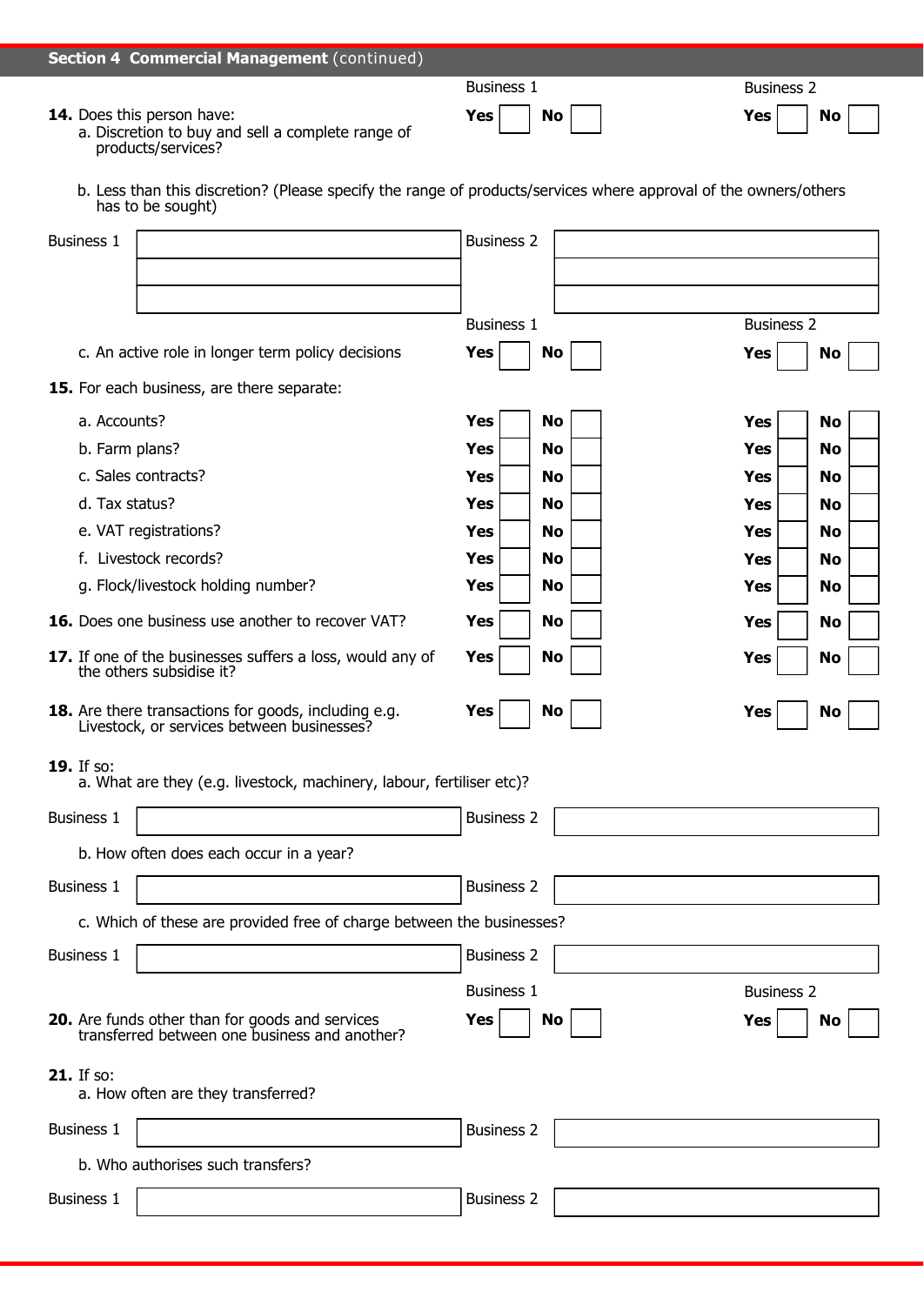| <b>Section 4 Commercial Management</b> (continued)                                                                                                    |                         |                         |
|-------------------------------------------------------------------------------------------------------------------------------------------------------|-------------------------|-------------------------|
| 22. Are these transfers represented in the accounts as:                                                                                               | <b>Business 1</b>       | <b>Business 2</b>       |
| a. Accounts?                                                                                                                                          | <b>Yes</b><br><b>No</b> | <b>Yes</b><br><b>No</b> |
| b. Farm plans?                                                                                                                                        | Yes<br>No               | Yes<br>No               |
| c. Sales contracts?                                                                                                                                   | Yes<br>No               | Yes<br>No               |
| 23. Are detailed invoices raised?                                                                                                                     | <b>Yes</b><br><b>No</b> | <b>Yes</b><br>No        |
| 24. How often are invoices raised?                                                                                                                    |                         |                         |
| <b>Business 1</b>                                                                                                                                     | <b>Business 2</b>       |                         |
|                                                                                                                                                       | <b>Business 1</b>       | <b>Business 2</b>       |
| 25. Are invoices/receipts made out in the names of each<br>business?                                                                                  | Yes<br>No               | Yes<br><b>No</b>        |
| <b>26.</b> Are the invoices all at commercial rates (i.e. at the<br>same rates as would be paid for goods and services<br>from unrelated businesses)? | Yes<br>No               | Yes<br>No               |
| 27. On average, how long after invoices are raised is payment made?                                                                                   |                         |                         |
| <b>Business 1</b>                                                                                                                                     | <b>Business 2</b>       |                         |
|                                                                                                                                                       | <b>Business 1</b>       | <b>Business 2</b>       |
| 28. Are these payments recorded in the accounts for the<br>business(es)?                                                                              | Yes<br>No               | No<br>Yes               |
| 29. What percentage do these transactions represent compared with buying and selling from unrelated businesses?                                       |                         |                         |
| <b>Business 1</b>                                                                                                                                     | <b>Business 2</b>       |                         |
|                                                                                                                                                       | <b>Business 1</b>       | <b>Business 2</b>       |
| 30. Would any of the businesses invest in any of the<br>others (e.g. for expansion or diversification)?                                               | Yes<br>No               | No<br>Yes               |
| <b>Section 5 Operational arrangements</b>                                                                                                             |                         |                         |
| 31. How far apart are the farms?                                                                                                                      |                         |                         |
|                                                                                                                                                       | <b>Business 1</b>       | <b>Business 2</b>       |
| 32. Does any of the land of one business adjoin the land<br>of another?                                                                               | Yes<br>No               | Yes<br>No               |
| 33. Does each business have a full range of working<br>machinery and equipment commensurate with the<br>type of farming?                              | Yes<br>No               | <b>Yes</b><br>No        |
| 34. Please list the working machinery belonging to each business.                                                                                     |                         |                         |
| <b>Business 1</b>                                                                                                                                     | <b>Business 2</b>       |                         |
|                                                                                                                                                       |                         |                         |
|                                                                                                                                                       |                         |                         |
|                                                                                                                                                       |                         |                         |
|                                                                                                                                                       |                         |                         |
|                                                                                                                                                       |                         |                         |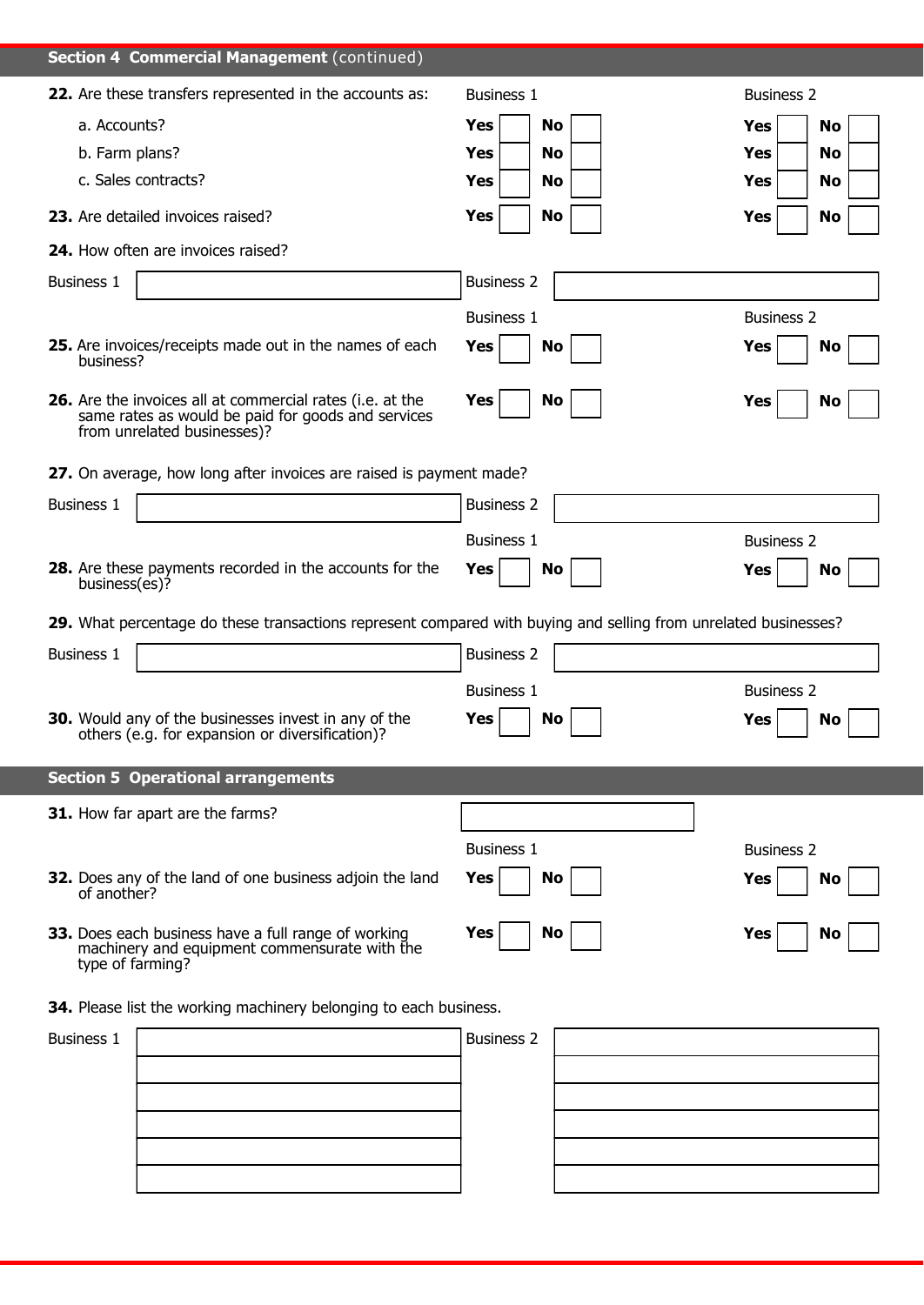|                                                                                    | Section 5 Operational arrangements (continued)                                                                |                   |  |                   |  |
|------------------------------------------------------------------------------------|---------------------------------------------------------------------------------------------------------------|-------------------|--|-------------------|--|
|                                                                                    |                                                                                                               | <b>Business 1</b> |  | <b>Business 2</b> |  |
|                                                                                    | <b>35.</b> Does any business share equipment or machinery with a related business?                            | Yes<br>No         |  | <b>Yes</b><br>No  |  |
| If so, please list the equipment or machinery shared and the frequency of sharing. |                                                                                                               |                   |  |                   |  |
| <b>Business 2</b>                                                                  |                                                                                                               |                   |  |                   |  |
| <b>Business 1</b>                                                                  |                                                                                                               |                   |  |                   |  |
|                                                                                    |                                                                                                               |                   |  |                   |  |
|                                                                                    |                                                                                                               |                   |  |                   |  |
|                                                                                    |                                                                                                               |                   |  |                   |  |
|                                                                                    |                                                                                                               |                   |  |                   |  |
|                                                                                    |                                                                                                               | <b>Business 1</b> |  | <b>Business 2</b> |  |
|                                                                                    | 36. Does each business have its own labour force<br>commensurate with the type of farming?                    | Yes<br>No         |  | <b>Yes</b><br>No  |  |
|                                                                                    | 37. How many are in the labour force?                                                                         |                   |  |                   |  |
| <b>Business 1</b>                                                                  |                                                                                                               | <b>Business 2</b> |  |                   |  |
|                                                                                    |                                                                                                               | <b>Business 1</b> |  | <b>Business 2</b> |  |
|                                                                                    | 38. Do any of the labour force work on more than one of the businesses?                                       | Yes<br><b>No</b>  |  | Yes<br>No         |  |
|                                                                                    | If so, please give their names and the proportion of their time spent working on each business.               |                   |  |                   |  |
| <b>Business 1</b>                                                                  |                                                                                                               | <b>Business 2</b> |  |                   |  |
|                                                                                    |                                                                                                               |                   |  |                   |  |
|                                                                                    |                                                                                                               |                   |  |                   |  |
|                                                                                    |                                                                                                               |                   |  |                   |  |
|                                                                                    |                                                                                                               |                   |  |                   |  |
|                                                                                    |                                                                                                               |                   |  |                   |  |
|                                                                                    | 39. What work do they do on each of the farms, and what time of year is their labour shared?                  |                   |  |                   |  |
| <b>Business 1</b>                                                                  |                                                                                                               | <b>Business 2</b> |  |                   |  |
|                                                                                    |                                                                                                               |                   |  |                   |  |
|                                                                                    |                                                                                                               |                   |  |                   |  |
|                                                                                    |                                                                                                               |                   |  |                   |  |
|                                                                                    |                                                                                                               |                   |  |                   |  |
|                                                                                    |                                                                                                               | <b>Business 1</b> |  | <b>Business 2</b> |  |
|                                                                                    | <b>40.</b> Is any of the labour force (including family members) employed by more than one of the businesses? | Yes<br>No         |  | Yes<br>No         |  |
|                                                                                    | If so please give their names:                                                                                |                   |  |                   |  |
| <b>Business 1</b>                                                                  |                                                                                                               | <b>Business 2</b> |  |                   |  |
|                                                                                    |                                                                                                               |                   |  |                   |  |
|                                                                                    |                                                                                                               |                   |  |                   |  |
|                                                                                    |                                                                                                               |                   |  |                   |  |
|                                                                                    |                                                                                                               |                   |  |                   |  |
|                                                                                    |                                                                                                               |                   |  |                   |  |
|                                                                                    |                                                                                                               |                   |  |                   |  |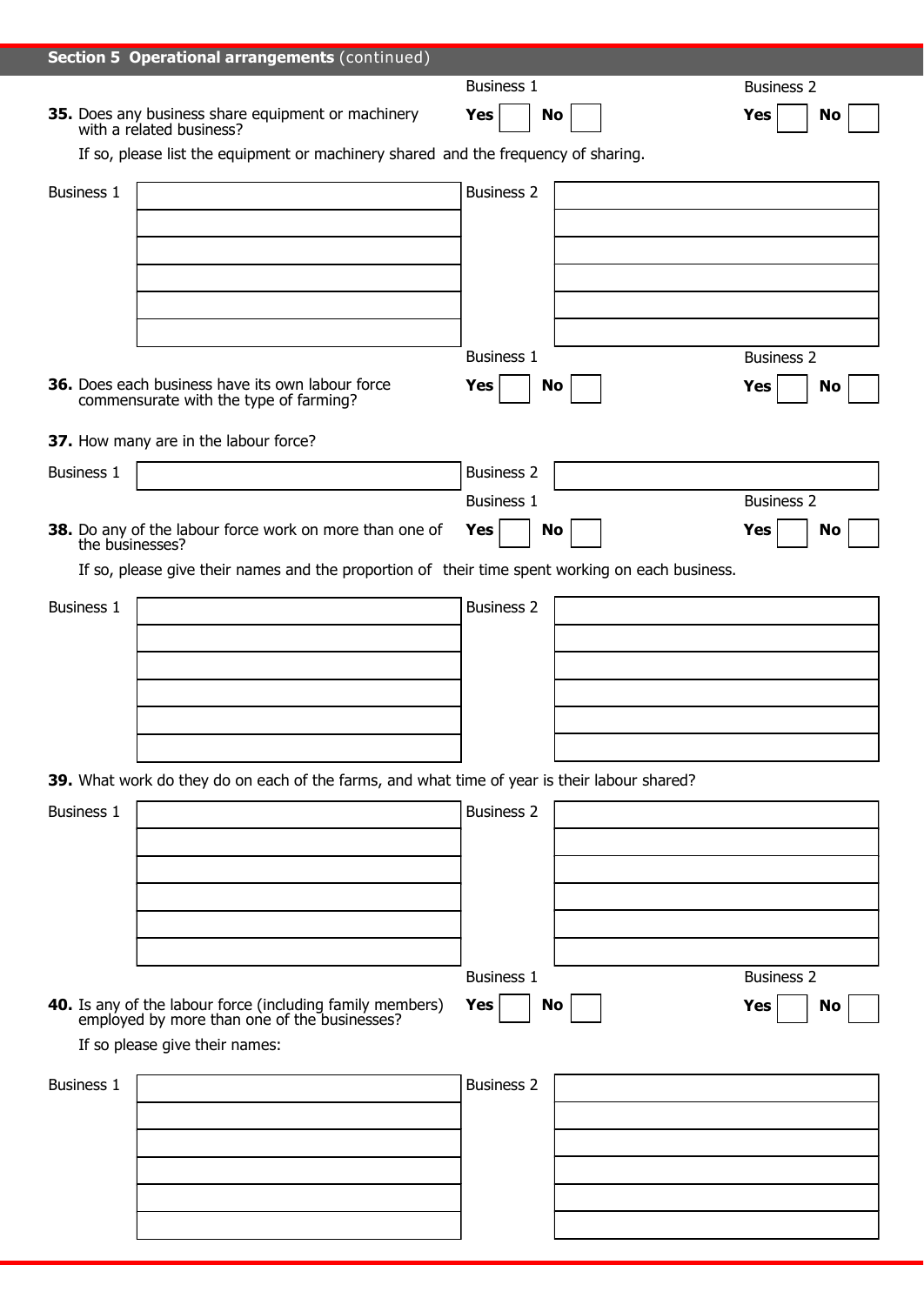|                   | 41. Is any of the farm work contracted out (including                                                                               | <b>Business 1</b>       | <b>Business 2</b> |
|-------------------|-------------------------------------------------------------------------------------------------------------------------------------|-------------------------|-------------------|
| If so:            | contract farming arrangements)?                                                                                                     | Yes<br>No               | <b>Yes</b><br>No  |
|                   | a. What work is it?                                                                                                                 |                         |                   |
|                   |                                                                                                                                     |                         |                   |
| <b>Business 1</b> |                                                                                                                                     | <b>Business 2</b>       |                   |
|                   | b. Who does it?                                                                                                                     |                         |                   |
| <b>Business 1</b> |                                                                                                                                     | <b>Business 2</b>       |                   |
|                   | 42. If others involved in the other businesses are also involved in this work as contractors, please give their names.              |                         |                   |
| <b>Business 1</b> |                                                                                                                                     | <b>Business 2</b>       |                   |
|                   |                                                                                                                                     |                         |                   |
|                   |                                                                                                                                     |                         |                   |
|                   |                                                                                                                                     |                         |                   |
|                   |                                                                                                                                     |                         |                   |
|                   |                                                                                                                                     |                         |                   |
|                   |                                                                                                                                     | <b>Business 1</b>       | <b>Business 2</b> |
|                   | 43. Are there written legal agreements to cover this work?                                                                          | <b>Yes</b><br><b>No</b> | <b>No</b><br>Yes  |
|                   | 44. Is the work paid for at commercial rates?                                                                                       | <b>Yes</b><br>No        | Yes<br>No         |
|                   |                                                                                                                                     |                         |                   |
|                   | 45. Does each business have its own outbuildings                                                                                    | Yes<br>No               | Yes<br><b>No</b>  |
|                   | commensurate with the needs of the business?                                                                                        |                         |                   |
|                   | If not, list any buildings shared with a related business and describe what they are used for (e.g. machinery store,                |                         |                   |
|                   | cattle shed etc.)                                                                                                                   |                         |                   |
| <b>Business 1</b> |                                                                                                                                     | <b>Business 2</b>       |                   |
|                   |                                                                                                                                     |                         |                   |
|                   |                                                                                                                                     |                         |                   |
|                   |                                                                                                                                     |                         |                   |
|                   |                                                                                                                                     |                         |                   |
|                   |                                                                                                                                     |                         |                   |
|                   |                                                                                                                                     | <b>Business 1</b>       | <b>Business 2</b> |
|                   | 46. Does each business have its own silage and other<br>winter keep making and storage facilities?                                  | Yes<br>No               | Yes<br>No         |
| businesses?       | If not does each business share silage/winter keep,<br>machinery or storage facilities with any of the other                        | Yes<br>No               | Yes<br>No         |
|                   |                                                                                                                                     | Yes<br><b>No</b>        | Yes<br>No         |
|                   | <b>47.</b> Do any of the businesses buy or sell farm produce/<br>livestock etc. on behalf of another?<br>If so please give details: |                         |                   |
|                   |                                                                                                                                     |                         |                   |
| <b>Business 1</b> |                                                                                                                                     | <b>Business 2</b>       |                   |
|                   |                                                                                                                                     |                         |                   |
|                   |                                                                                                                                     |                         |                   |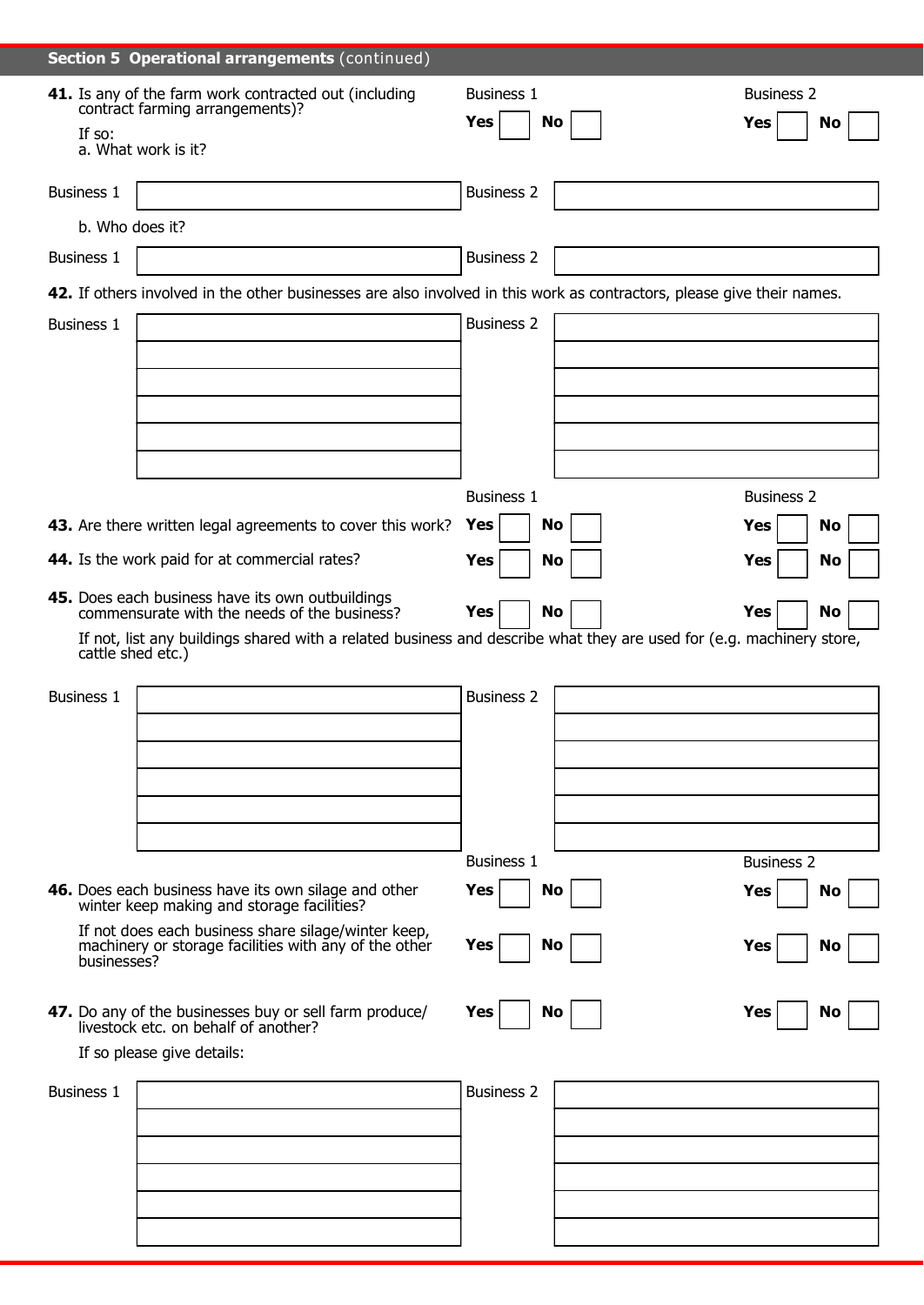|                           | <b>Section 5 Operational arrangements (continued)</b>                                                                 |                   |    |                   |
|---------------------------|-----------------------------------------------------------------------------------------------------------------------|-------------------|----|-------------------|
|                           |                                                                                                                       | <b>Business 1</b> |    | <b>Business 2</b> |
|                           | <b>48.</b> Do any of the businesses transport farm produce/<br>livestock etc. on behalf of another?                   | Yes<br>No         |    | <b>Yes</b><br>No  |
|                           | 49. Is there movement of stock between the businesses?                                                                | Yes<br><b>No</b>  |    | <b>Yes</b><br>No  |
|                           | If so give details of cattle movements (number per year, reason e.g. replacements/over winter-                        |                   |    |                   |
| <b>Business 1</b>         |                                                                                                                       | <b>Business 2</b> |    |                   |
|                           |                                                                                                                       |                   |    |                   |
|                           |                                                                                                                       |                   |    |                   |
|                           |                                                                                                                       |                   |    |                   |
|                           |                                                                                                                       |                   |    |                   |
|                           |                                                                                                                       |                   |    |                   |
|                           | 50. Give details of any sheep movements (numbering per year, reason e.g. tupping/over wintering/summer grazing etc.). |                   |    |                   |
| <b>Business 1</b>         |                                                                                                                       | <b>Business 2</b> |    |                   |
|                           |                                                                                                                       |                   |    |                   |
|                           |                                                                                                                       |                   |    |                   |
|                           |                                                                                                                       |                   |    |                   |
|                           |                                                                                                                       |                   |    |                   |
|                           |                                                                                                                       |                   |    |                   |
|                           | 51. Give details of any land shared or leased by one business from the others.                                        |                   |    |                   |
| <b>Business 1</b>         |                                                                                                                       | <b>Business 2</b> |    |                   |
|                           |                                                                                                                       |                   |    |                   |
|                           |                                                                                                                       |                   |    |                   |
|                           |                                                                                                                       |                   |    |                   |
|                           |                                                                                                                       |                   |    |                   |
|                           |                                                                                                                       |                   |    |                   |
|                           |                                                                                                                       | <b>Business 1</b> |    | <b>Business 2</b> |
|                           | 52. Is any work done under a shared farming agreement?                                                                | Yes               | No | <b>Yes</b><br>No  |
|                           | If so what work is it?                                                                                                |                   |    |                   |
| <b>Business 1</b>         |                                                                                                                       | <b>Business 2</b> |    |                   |
|                           |                                                                                                                       |                   |    |                   |
|                           |                                                                                                                       |                   |    |                   |
|                           |                                                                                                                       |                   |    |                   |
|                           |                                                                                                                       |                   |    |                   |
|                           |                                                                                                                       |                   |    |                   |
| 53. Who else is involved? |                                                                                                                       |                   |    |                   |
| <b>Business 1</b>         |                                                                                                                       | <b>Business 2</b> |    |                   |
|                           |                                                                                                                       |                   |    |                   |
|                           |                                                                                                                       |                   |    |                   |
|                           |                                                                                                                       |                   |    |                   |
|                           |                                                                                                                       |                   |    |                   |
|                           |                                                                                                                       |                   |    |                   |
|                           |                                                                                                                       |                   |    |                   |